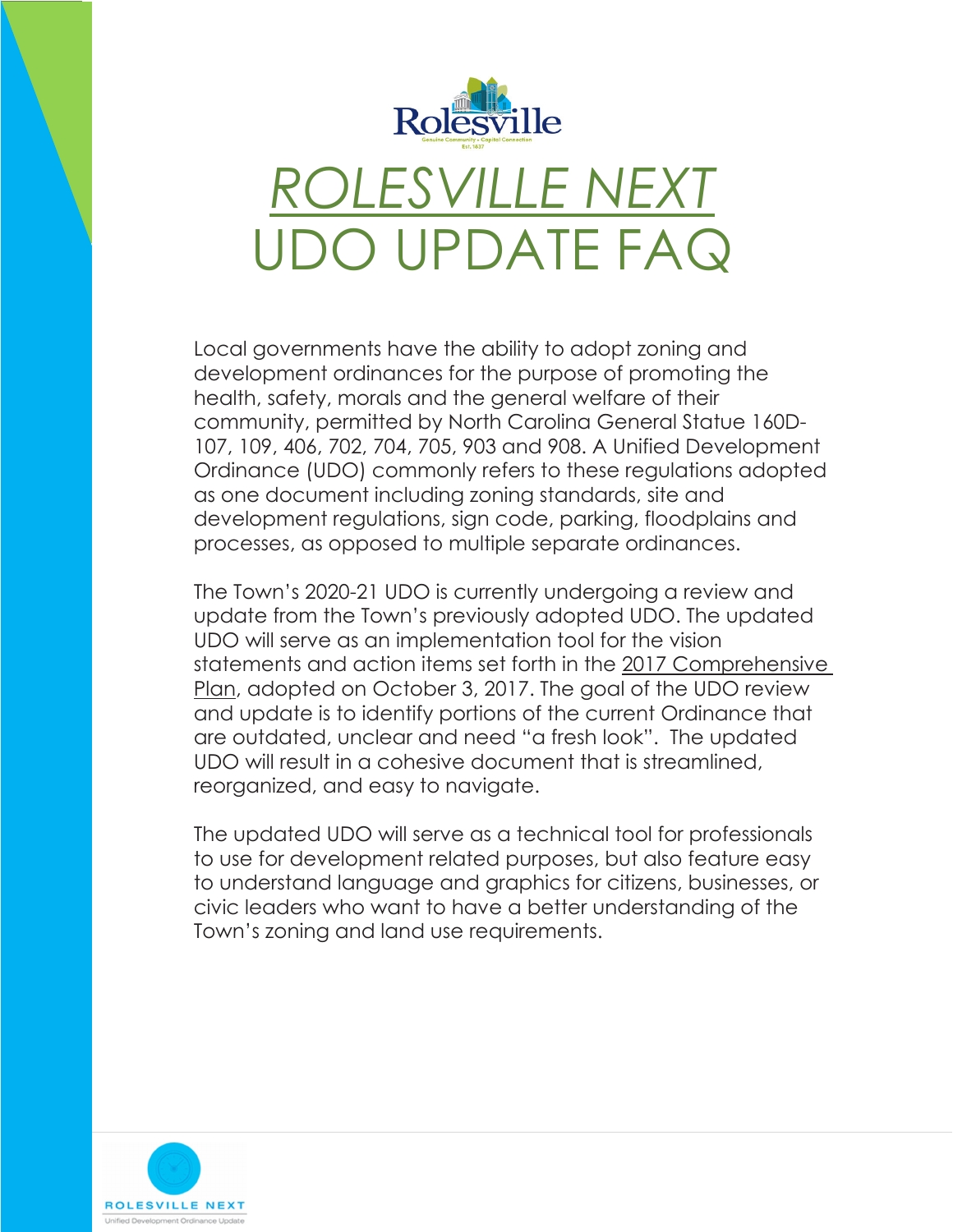## *FREQUENTLY ASKED QUESTIONS*

**What is the Unified Development Ordinance (UDO)?** The UDO is a consolidated document which contains all of the Town's land use and development requirements. The UDO has "chapters" that address specific topics and standards ranging from review procedures and zoning districts to development standards and definitions.

**What is the relationship between the 2017 Comprehensive Plan, UDO and Community Transportation Plan (CTP)?** The 2017 Comprehensive Plan and CTP serve as comprehensive and long-range guides (planning tools) that establish development related vision statements and action items moving forward. The UDO serves as an implementation tool for many of the goals set forth in the 2017 Comprehensive Plan and CTP.

**Is the CTP part of the UDO update?** No, the CTP is being updated as part of a parallel process but not part of the UDO update. Information for both the CTP and the UDO can be found on the Town's website.

**What land area does the UDO regulate?** The UDO applies to land within the Town's corporate limits and extra-territorial jurisdiction (ETJ) as identified on the official zoning map of the Town of Rolesville.

**Why did the Town need to update its UDO?** With the adoption of the 2017 Comprehensive Plan, ongoing efforts of the CTP and recent changes in the state planning laws (NCGS Chapter 160D), standards of the previous UDO were in conflict with recommendations or were outdated. A cohesive, updated document was needed to replace the older UDO.

**What is the UDO's completion schedule?** The UDO update is scheduled for completion by March of 2021; however, that may change slightly due to impacts of COVID-19 on workshops and public hearings.

**Will I have a chance to provide input?** The Rolesville Planning Department through its consultant team, Kimley-Horn and Associates, will provide opportunities to get involved with the UDO update. Respective of COVID-19 safety requirements, public input will be garnered through digital public involvement tools. A Steering Committee will also help guide the development of the UDO, and the Planning Board and Town Board will provide comment at key intersections of the project.